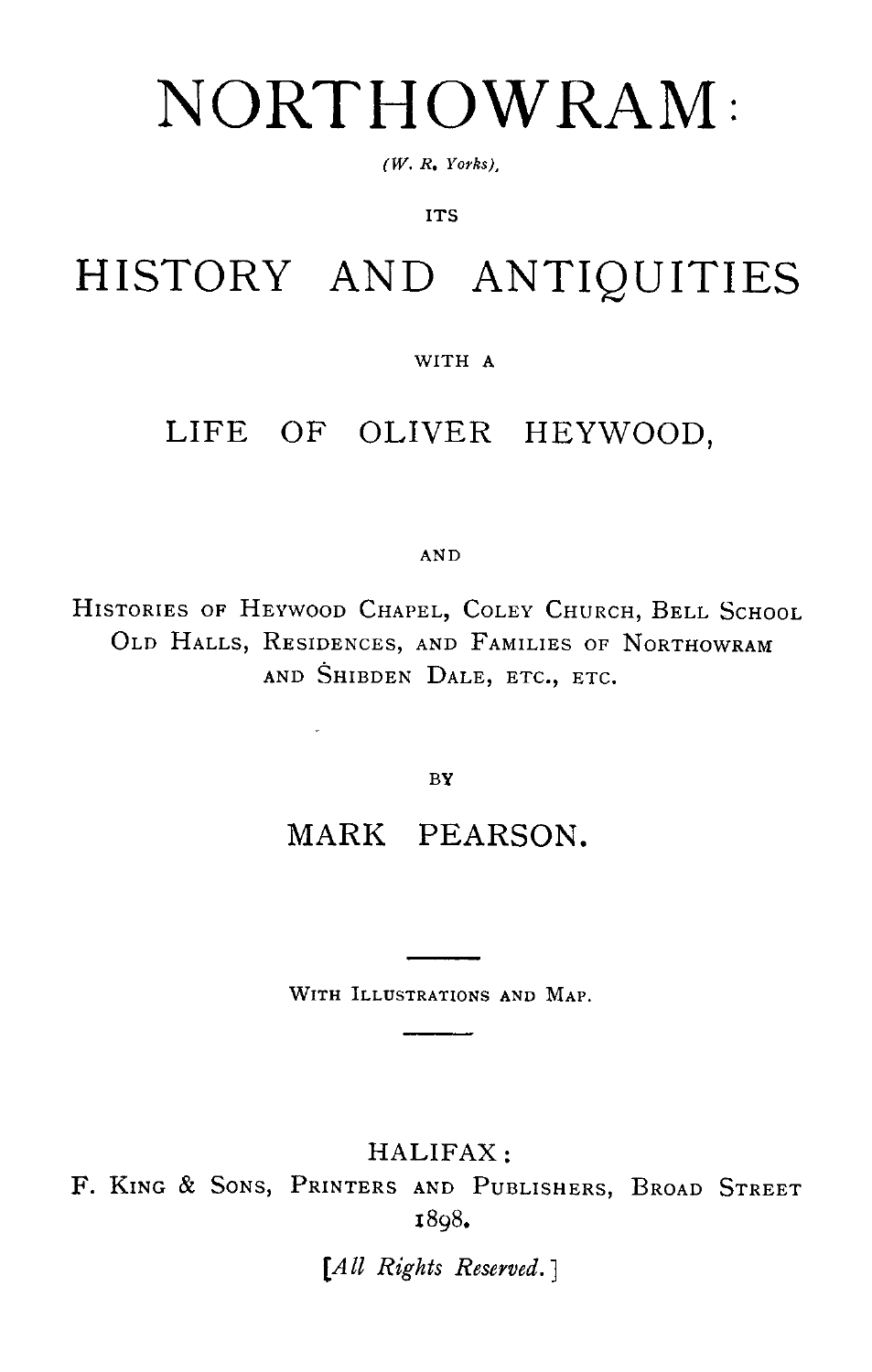## PREFACE.

مصينوم

I N submitting the present volume to my numerous friends, sub scribers, and the general public, I do not wish it to be regarded as a " history " of the ancient Township of Northowram in the full meaning of that word, but simply as a few chapters on its past and present life, arranged as chronologically as the materials them selves would admit.

No previous history of the township has ever appeared before the public : indeed, so far as I am aware, I am the *first who has* attempted to deal with the history and topography of this part of *the ancient parish of Halifax . No apology, therefore, is needed for putting into—what I hope will be a permanent form—the material s contained in my book ; and especially when it is considered that,* unless I had laboured to do so, most of them would have been *irretrievably lost.*

The local Antiquaries and Historians will, doubtless, be acquainted with many of the fads herein recorded, but they will, I venture to believe, find much that is new, or rather, what has never previously been brought to light. So far as this is the case, my work will be a small, but nevertheless a distinct, contribution to the antiquarian and historical literature of the district ; while the Nonconformists will admit that it adds a fresh chapter to the annals of Nonconformity in the parish of Halifax .

Coley Church is in Hipperholme-cum-Brighouse,\* and, therefore, does not strictly come within the scope of the present work ; but a considerable portion of Northowram township being in the Ecclesiastical division of Coley, no historical account of it could possibly be complete, which omitted all mention of the ancient Chapel of Coley. I trust that the account here given will be found correct, and the list of its " Curates" (Vicars) complete. The quotations

<sup>\*</sup> Since 1894 Coley and Norwood Green have formed one district or parish.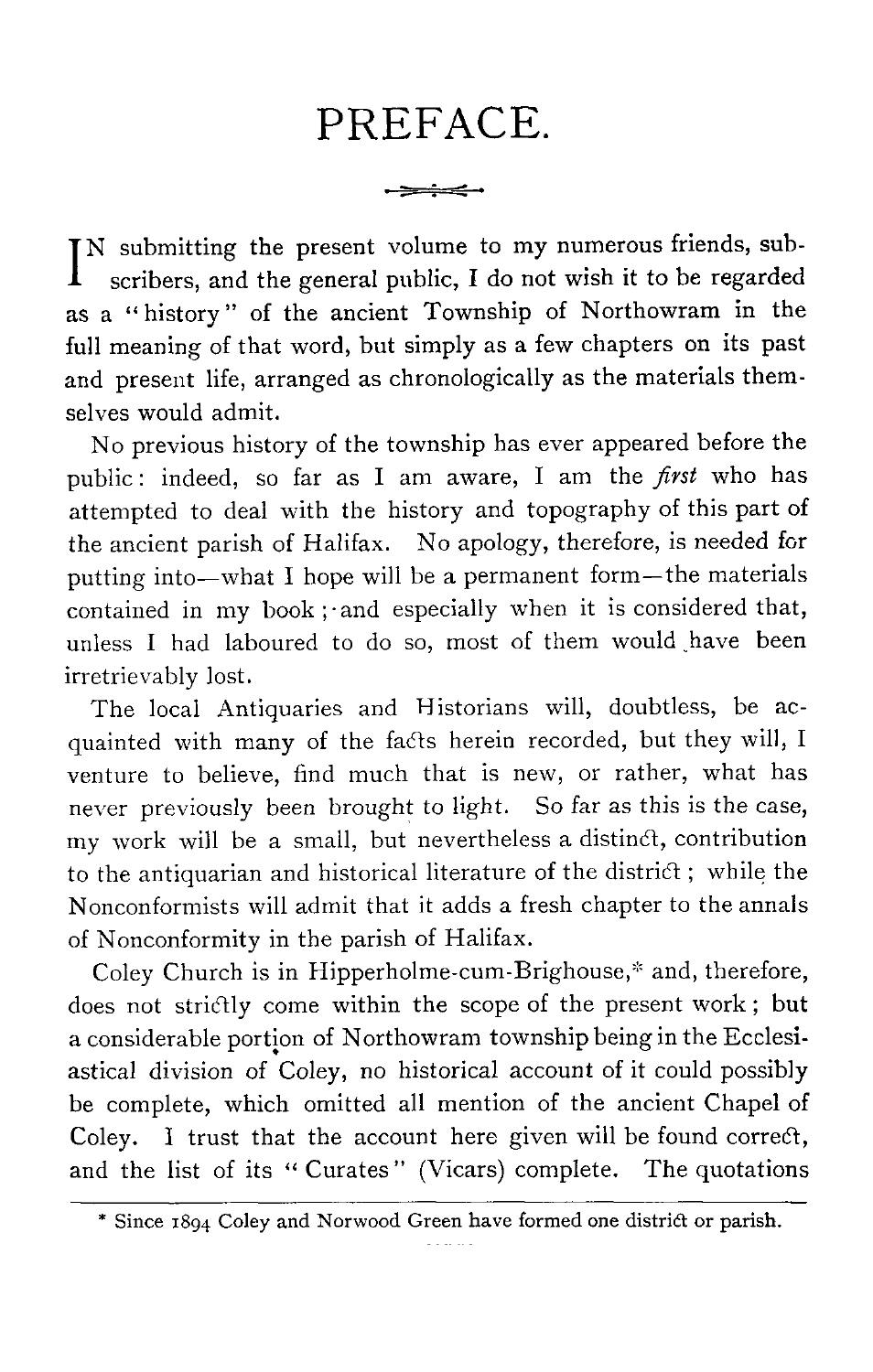from other works which appear in these pages, I have carefully verified by referring to the original documents whenever it was possible to do so, and in cases where it was not possible to do this. I have adopted other means to test their accuracy. This part of my work has been by no means the easiest, for it has involved many visits, and much labour at the Manor Rolls Office, Wakefield, British Museum, Guildford, Bradford, Leeds, Manchester, and numerous other places. But this I have cheerfully done in order to have the satisfaction of knowing, that the matter contained in my history of Northowram is accurate and reliable.

That the volume has, however, many defects, judged from a purely literary standpoint, I am deeply conscious, but historically. I believe it will be found correct. If, however, I am found to be in error in any part of my work, my reader will, I trust, at once put it down to my limited knowledge, rather than to any attempt to mislead by " writing fiction instead of fact."

The long lost MSS. which I have had the good fortune to unearth, and which I have incorporated in the present work, cannot fail, I think, to be regarded with considerable interest, as must also the portraits of some of the old Northowram worthies now published for the first time.

In preparing my work for the press, I have been greatly aided by a number of kind friends who have most generously rendered me all the assistance I have sought, and for which I am profoundly grateful. Amongst such I must mention first and foremos

The Rev. B. Dale, M.A., Bradford; John Lister, M.A., Esq. Shibden Hall, Halifax; J. Horsfall Turner, Esq., J.P., F.R.H.S., Idle; the late T. T. Empsall, Esq., Bradford; J. K. Empsall, Esq., Ben Rhydding; H. Paget Swaine, Esq., Guildford; Mrs. Bonner, Ays-cough-fee Hall, Spalding; Mrs. J. Lant-Carpenter, Castle Donnington, Leicestershire ; the Rev. Owen Jones, late of Mansfield ; Mr. David Chapman, Haley Hill, Halifax ; and the officials of the Free Libraries of Bradford, Halifax, Leeds Old Library, and Manchester. To all these, and to many others I tender my heartiest thanks.

To the following also, who have either lent me blocks, or old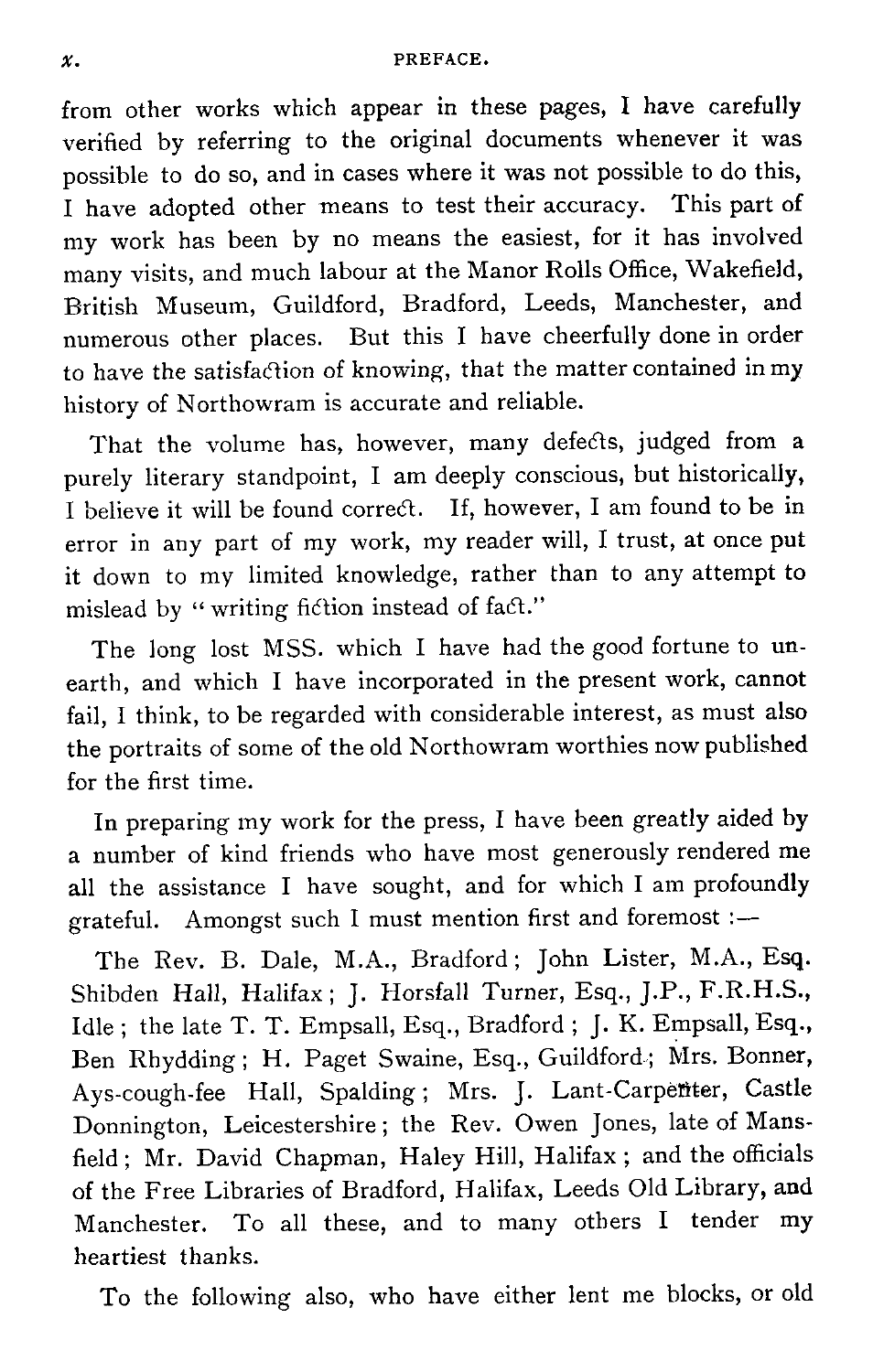MSS., or given permission to use materials which have been printed elsewhere, I tender my thanks : $-$ 

Mr. Frank Peel, F .S.A.S., Heckmondwike ; Mr. George Roberts, Lofthouse, Wakefield; Mr. William Scruton, Bradford; J. H. Turner, Esq., J.P., Idle ; Mr. William Cudworth, Bradford ; Wm. Smith, Esq., F.A.S.S., Morley; Bradford Historical and Antiquarian Society, Wm. Anderton, Esq., Cleckheaton; Rev. B. Vightingale, Preston; Mr. F. Rushworth, Northowram, for photos or blocks ; Mr. Wm. Brook, Halifax ; and the gentlemen who have generously purchased their own blocks .

I must also thank my numerous subscribers, and those friends who have assisted me in getting others to subscribe for my work, without whose assistance, in this way, the volume would never have been published. Trusting that the work may accomplish its desired  $p$ urpose, and that I shall receive the generous indulgence of those who may have looked for something better, I send it on its mission .

M. P.

**PARSONAGE. NORTHOWRAM ,** Nr. HALIFAX.

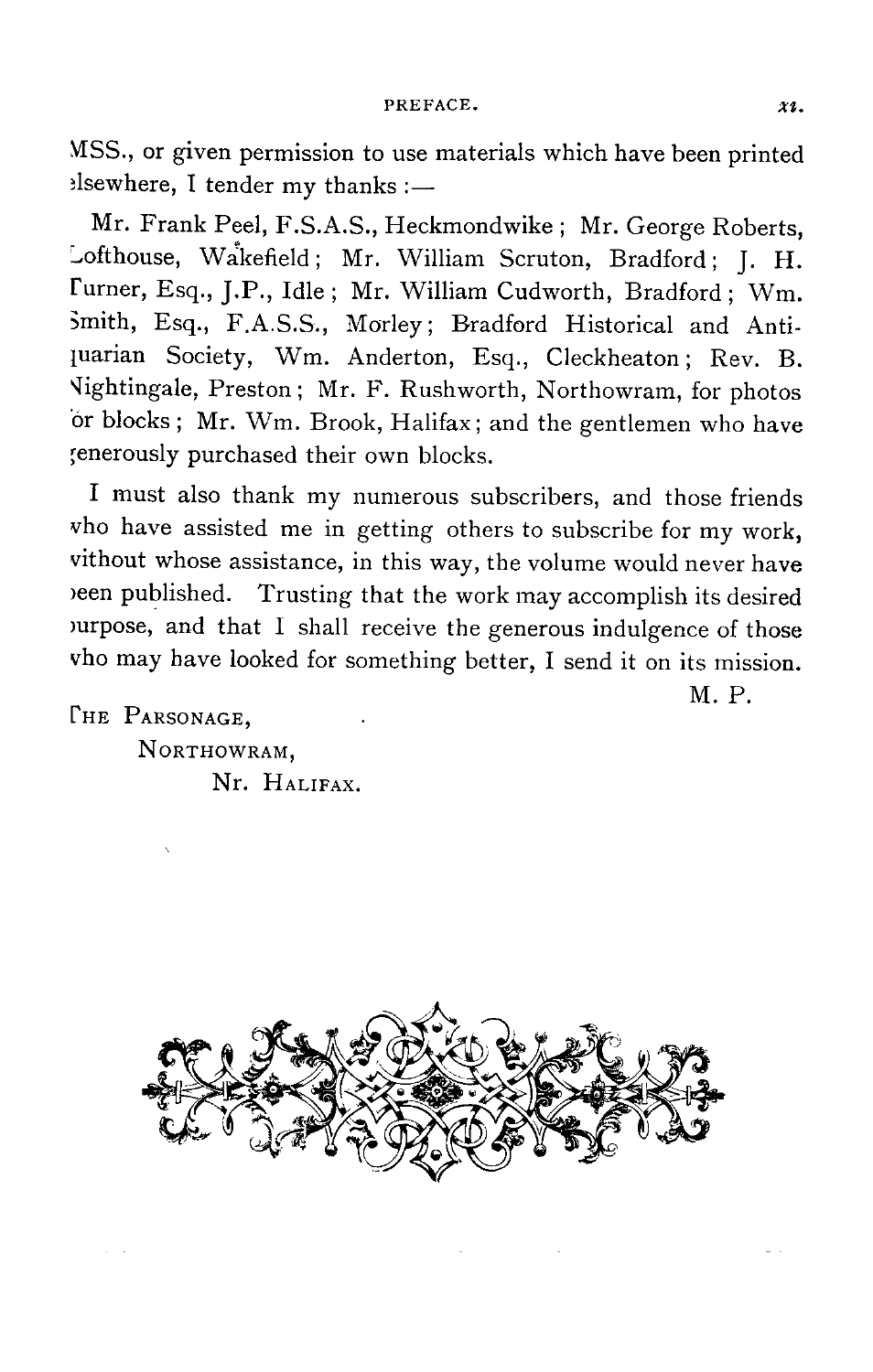## ILLUSTRATIONS.

|                                                                                              | PAGE           |
|----------------------------------------------------------------------------------------------|----------------|
|                                                                                              |                |
|                                                                                              |                |
| Map of Northowram Township<br>Rev Oliver Heywood, B.A. Title<br>Fac-Simile Domesday Book xvi |                |
| The De Lacy Seal<br>$\mathcal{L}^{\text{max}}_{\text{max}}$                                  | $\overline{4}$ |
|                                                                                              | 5              |
|                                                                                              | б              |
| Hand Quern<br>Fac-Simile Deed 1316<br>A bit of old Brian Scholes                             |                |
| Wood-Chelsea                                                                                 | -8             |
| Captain Langdale Sunderland                                                                  | 15             |
| Coley Hall                                                                                   | 16             |
| $\sum_{\text{bhet}} \cdots$<br>Halifax Gibbet                                                | 18             |
| High Sunderland-Front View<br>The Spinning Wheel                                             | 21             |
|                                                                                              | 29             |
| Hand Wool Comber                                                                             |                |
|                                                                                              | 30             |
| Fac-Simile Autographs of Nor-<br>thowram Town's Officials                                    |                |
|                                                                                              |                |
| from 1672                                                                                    | 31             |
|                                                                                              |                |
| Cleckheaton                                                                                  | 32             |
| The Village Watchman                                                                         | 33             |
| An Awkward Predicament                                                                       | 34             |
| William Anderton, Esq, J.P,                                                                  |                |
| Cleckheaton                                                                                  | 34             |
| The Old Chapel of Coley                                                                      | 39             |
| ∪guen<br>Westercroft<br>T m =                                                                | 45             |
| $\ddotsc$<br>$\ddotsc$                                                                       | 52             |
| T T Empsall, Esq , Bradford                                                                  | 59             |
| Rev Oliver Heywood, B A                                                                      |                |
| (Age 22).<br>Coley Hall Gateway                                                              | 67             |
|                                                                                              | 78             |
| Oliver Heywood's Old House                                                                   |                |
| Northowram                                                                                   | 82             |
| Oliver Heywood's Old Chapel,                                                                 |                |
|                                                                                              | 89             |
| 1688<br>Fac-Simile of Heywood's Writ-                                                        |                |
| ing                                                                                          | οб             |
| Rev Eliezer Heywood, B.A.,                                                                   |                |
| Mansfield                                                                                    | 99             |
| Isaac Heywood, Esq.<br>Heywood Parsonage (the Old                                            | 100            |
|                                                                                              |                |
| College House) $\ldots$                                                                      | 117            |
| Mr Nathaniel Priestley, North-                                                               |                |
| owram                                                                                        | 118            |
| Modern Heywood Chapel                                                                        | 125            |
| Village Choir                                                                                | 128            |
|                                                                                              |                |

|                                                                                   | PAGE |
|-----------------------------------------------------------------------------------|------|
| Mr. I. W Holdsworth                                                               | 130  |
| Mr. Roderick Forbes<br>$\ddot{\phantom{a}}$                                       | 131  |
| Mr. Smith Gibson                                                                  | 134  |
| Rev. Robert Hesketh, Senr                                                         | 139  |
| Mr. Robert Swaine                                                                 | 140  |
| Mr. Robert Swaine<br>Hannah Priestley (Mrs. Robert                                |      |
|                                                                                   | 140  |
| Swaine)<br>Nathaniel Priestley's House,                                           |      |
| Northowram Village                                                                | 142  |
| Brabœuf Manor, Guildford<br>. .                                                   | 146  |
| Rev. Giles Hoyle<br>. .                                                           | 156  |
| Rev John Haggis Deex<br>. .                                                       | 159  |
| Mr. Charles Holt<br>Mr. John Appleyard                                            | 163  |
|                                                                                   | 166  |
| The Bell School                                                                   | 168  |
| Long Shay Farm<br>Alfred Wallis, Esq., C.C.                                       | 170  |
|                                                                                   |      |
| Clayton                                                                           | 180  |
| Clayton<br>John Shillito, Esq., J.P,                                              |      |
| Halifax                                                                           | 185  |
| Rev. James Scott<br>Scott's Angless -                                             | 192  |
| Scott's Academy, Heckmond-                                                        |      |
| wike                                                                              | 193  |
| Airedale College, Undercliffe                                                     | 194  |
|                                                                                   | 195  |
| Mrs Hogg, (Miss H. Spencer)<br>Thomas Wayman, Esq, J P.,                          |      |
| ΜР                                                                                | 205  |
| Henry Sugden, Esq., J P., C.A,                                                    |      |
| $Brightwise$                                                                      | 209  |
| Sun Wood                                                                          | 210  |
|                                                                                   | 211  |
| Alderman M. Booth, Halifax<br>William Wallace, Esq., J.P                          | 214  |
| Richard Oastler, Factory King                                                     | 216  |
|                                                                                   | 218  |
| Fredk. Crowther, Esq.,<br>Sir Richard Saltonstall                                 | 221  |
| Entrance Gate-High Sunder-                                                        |      |
|                                                                                   | 223  |
| land<br>High Sunderland (another view)                                            | 225  |
| Shibden Hall<br>$\langle\cdot\,\rangle$                                           | 246  |
| James Lister, Esq                                                                 | 253  |
| James Lister, Esq<br>Interior of Cottage, 1832<br>Jonathan Priestley, Westercroft | 258  |
|                                                                                   | 262  |
| Mrs Richard Hoyle, Ovenden                                                        | 270  |
| Hornby Castle                                                                     | 276  |
|                                                                                   |      |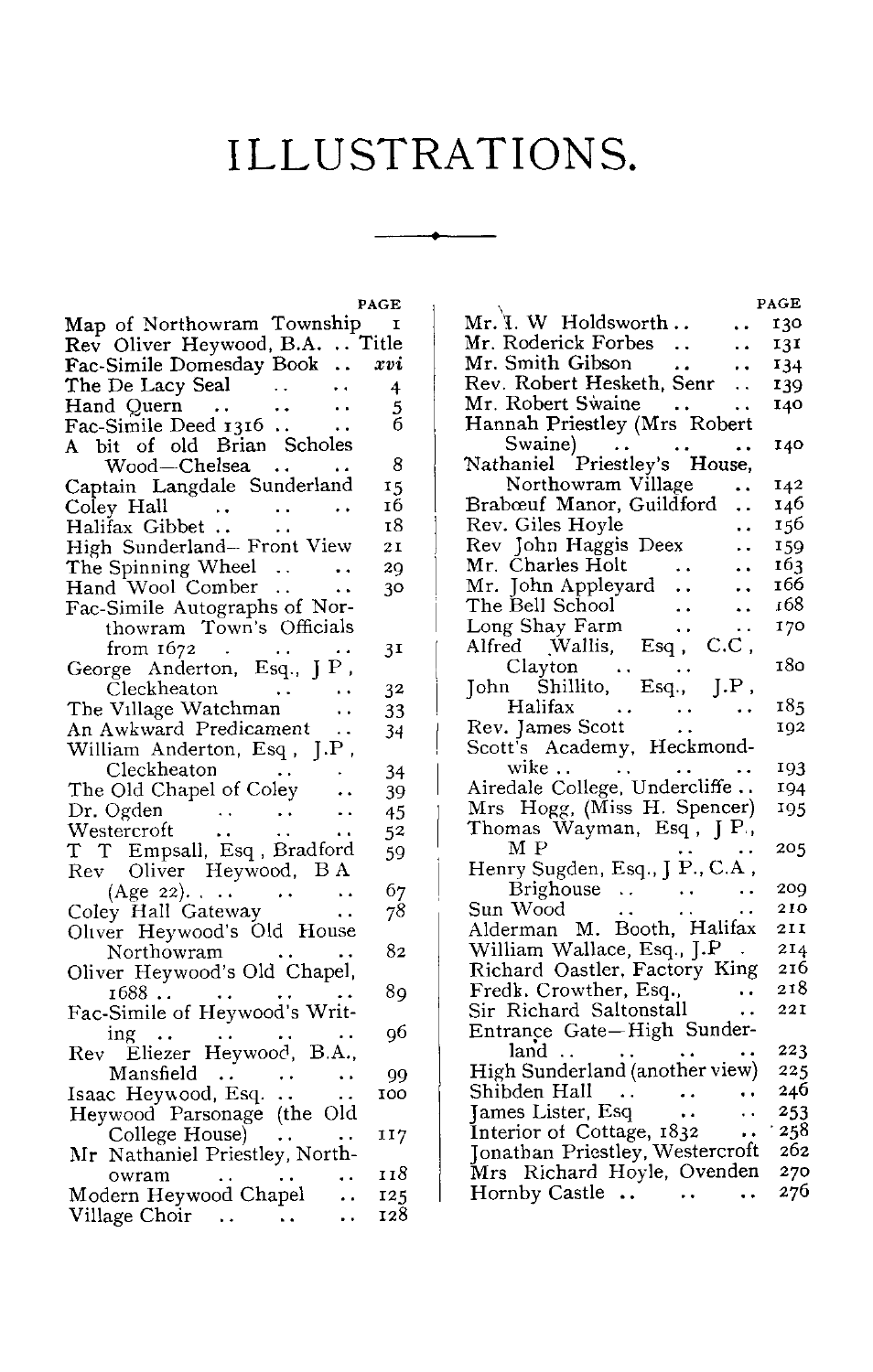#### CONTENTS.

#### CHAPTER **I.—ViIlage and township.**

**PAGE .**

Situation of Village and Township -Population. -- Village. -- View from the Hills.-Occupations.-Inhabitants.-Origin of the Name.-Earliest References.–Feudal Times –Shibden Mill,–Poll Tax –Royds.–Old Brian-Scholes Wood .–Lords of the Manor –Morals of the People – Help Ales.--Provision for the Poor.--Parochial Laws -- A Sad Case.-Refusing Knighthood -- Subsidies, 1641 -- Civil Wars -- Siege of Bradford –Scene at Coley Kirk – Bloody Field – Captains John Hodson – Langdale Sunderland–Nathan Drake .–Ancient Customs.–Ducking Languale Sunderland—Nathan Drake.—Ancient Customs.—Ducking<br>Stool —Halifax Gibbet. — Marriages under the Commonwealth. —<br>Charities.—Bull Rent —Hemingway Charity —The Rev. Caleb Kemp.  $-$ Rate of Wages,  $167I$ .  $\qquad \qquad 1 \qquad \qquad 23$ 

#### CHAPTER II.—**De ©lde Towne's Bookes.**

Earliest Entries --Northowram and Southowram difference --Specimen of Entries. Rev. Joseph Dawson  $-Dr$ . Hook .—Cost of Meetings at Sessions –Burying the Poor, *1675 –Monthly Disbursements –Towns' Meetings –A Dispute settled at Bradford –Towns' Fiddle .–Towns'* Looms. - Spinning Wheel.--Hand Wool-combing --Andertons of Cleckheaton - The Old Workhouse. - Murder of Hannah Stocks, 1774. -Dying Speech and Confession of John Scott --Old Godley Bridge --<br>Godley Cutting --Old Stump Cross Inn---The Hough widened. -  $24-37$ Godley Cutting -Old Stump Cross Inn-The Hough widened.

#### CHAPTER III.-Old Coley Chapel.

Situation --Ancient Tradition –Watson the Historian .–Origin of the Chapel –Indenture, 1515 .--Dimensions of Chapel . –Curates–(Vicars). Sir Adam Morris.– Richard Northend –Thomas Standeven . –Richard Corner.–Edward Rawlence –John Nicholl .–Jeremiah Gibson –Ralph Marsden.–Brown –Waugh –R Hirst –Richard Denton .–Andrew Latham. -- Giles Clayton -- Nicholas Cudworth. -- Oliver Heywood --Fisden – Patison – John Hoole.– Edward Moore.– Ichabod Furness. -Bramley - Andrew Lowthian - George Hovy.--Lambert - Timothy Ellison -Nathan Sharp .- Wright --John Holdsworth -- S. Ogden --Henry Whitworth – John Wadsworth – Carnthwaite – Edward Nelson Henry Whitworth -- John Wadsworth -- Carnthwaite -- Edward Nelson<br>—John Watson -- Thomas Bates -- James Nelson -- Harcourt Busfield. --<br>W. H. Waun -- Thomas Moreton -- William Davenport. -- The New Church .– The Church Robbed – A Dole .– The Mission Church -  $38 - 48$ 

#### CHAPTER IV.—Oliver Heywood's History of Coley Chapelry.

The lost MS –Coley Hall a Priory –Nathaniel Waterhouse's Legacies. Le Tox MJ – Concy Train a Friory – Naturalier waterhouse's Legaties.<br>  $\frac{1}{2}$  – Principal Inhabitants of Coley Chapelry – Langdale Sunderland –<br>
Westercroft, and John Lumme – Lands Head – Landemar –-John Best, his Pedigree.—Sinderhills.—Dean House.—Over Ox Heys. -Lower Ox Heys –Jake Royd and Richard Butler. –Edward Slater, Wade House.<br>--Robert Barkhead –Mr. Dean –Luke Hoyle –John Waddington. William Pannal –Richard Northend –Isaac Broadley .– Captain Hodgson - Grammar School Legacy.-THE GRAMMAR SCHOOL MASTERS-Mr. Tong. –Mr Doughty –Mr. Baskerville --Mr. Crowther –Samuel<br>Threapland. –Mr. Hick. –Nathan Sharp. –-INHABITANTS continued –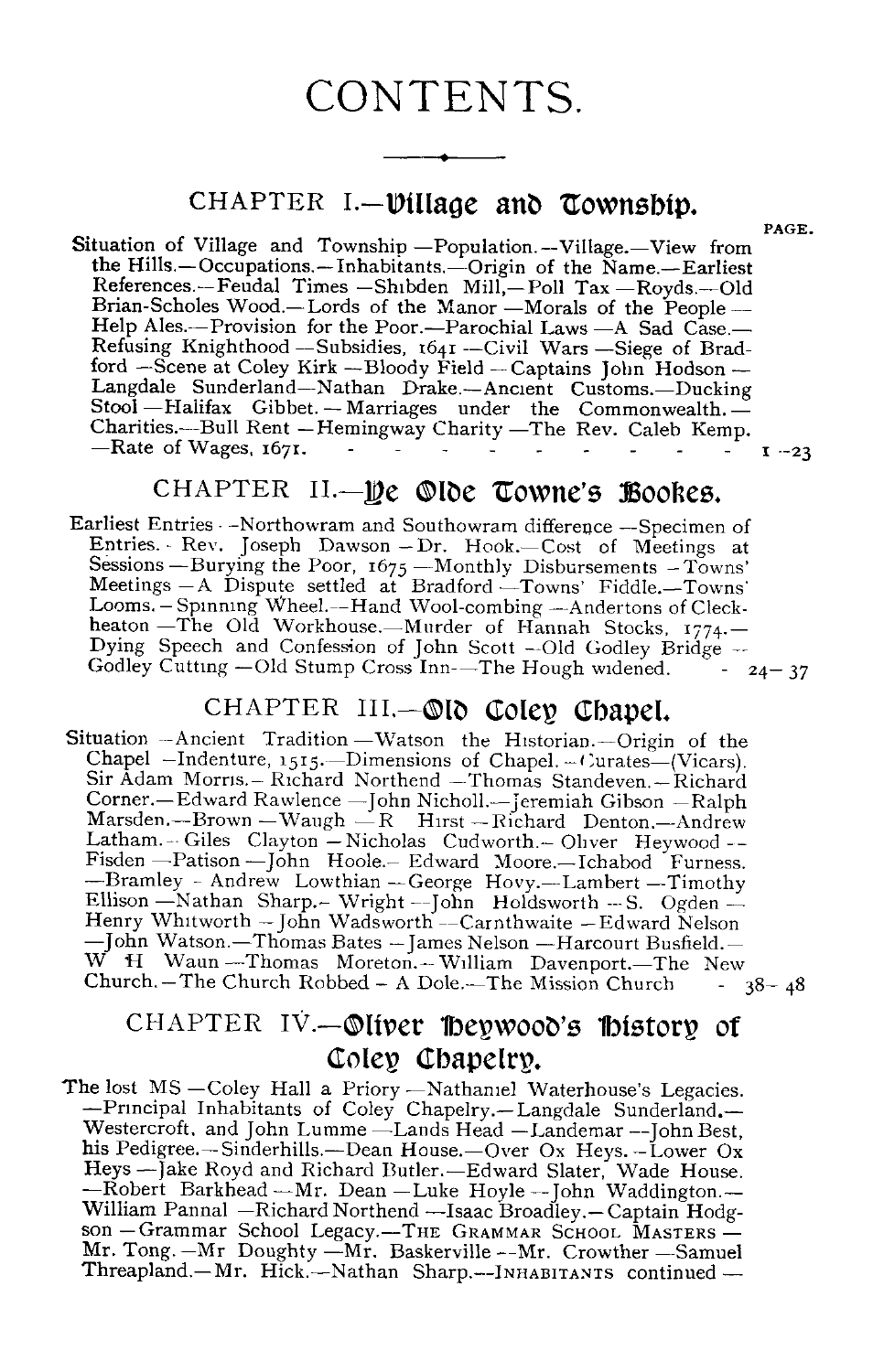#### *xay .* CONTENTS .

David Northend.-Thomas Mellor.--John Drake. - Samuel Hardger. -PERSONS ROOTED OUT OR DECAYED IN THE CHAPELRY.-William Thorp.

#### CHAPTER **V.—Oliver Heywood .**

Dickenson .–David Hemingway –Martha Thorp –John Lumme, Junr . –Joseph Crowther. – Oldest House in Northowram –Mr. Joseph .–His Marriage Three Children . –Imprisoned at Brighouse.–Dis-e Letter His Birth, 1630.—His Father's House -His Mother -Early Education. –At Cambridge .–Beginning to Preach .–Invited to Coley --First Preaching at Coley.—Settlement —Ordination —Presbyterian Order.— His Residence at Landemere, in Godley .- Nathan Drake  $+$ " Godley " —Removal to Northowram —Elizabeth Ainger.—Oliver's Love Letter.—<br>His Marriage.—His Three Children.—Imprisoned at Brighouse.—Discipline at Coley. –Its Consequences.–Driven from Northowram –At Ox Heys, Norwood Green – Mrs. Heywood's Failing Health – Her Death.—Troubles about the Prayer Book.—His first Citations.—1, 2, 3. –Takes Leave of his People .–Doctor Hooke .–The Act of Uniformity .-- The Rev. John Howe.—Excommunicated.—Stephen Ellis.—Heywood, and Dr. Hooke at Shibden Hall. --Second Excommunication -- Ingratitude of Charles II –Conventicle Act –Five Mile Act.–Nathaniel Heywood --Exiled – A Narrow Escape – His Second Marriage – Preaches at Coley.--Imprisoned at Leeds –Preaches again at Cole <sup>y</sup> –His Furniture Seized –The Voice of a Martyr . –The Act of Indulgence,  $1672$  – His License – Removes to Northowram to his own House. – The Old Building. – His Two Sons. – Mr. Root – Formation of Church at Northowram.–Root's Members – His License withdrawn . –Town's Meeting .- A Memorable Year, 1677 - Suppression of Conventicles.-Imprisoned at York –Home again.–1688.–The First Heywood Chapel Built --Heywood's Hardships -A Halifax Tradesman'and Timely Help. --Wanting his Rent --Deliverance -- The Story of Moneybents -- His Faithful Servants.–Martha Bairstow.–Susanna Tillotson .–Falls from his Horse.--Tabulated Labours.--Serious Illness --" Calls " to other Churches –Heywood's Income . --His Printed Works.–Failing Strength – Carried to Chapel on Men's Shoulders.–His Last Illness.–His Death . – His Burial at Halifax .–Ralph Thorsby .–Heywood's two Sons, John , Eliezer.-His Grandson, Eliezer.-The last of the Heywoods, Isaac Heywood, of Mansfield.—Conclusion. –Heywood's last Will —Inventory of Heywood's Goods.—Memorial Tablet in Northgate End Chapel.—<br>The Heywood Pedigree The Heywood Pedigree

#### CHAPTER **VI.—Heywood Chapel.**

First Preaching in Heywood's House.-Formation of the Church-The Covenants –Members from Root's Church, Sowerby.–Ordination a t Northowram, of four Nonconformist Ministers – Surrender of Land for New Chapel.--Opening of the first Heywood Chapel.---A Contrast.--Two Halifax Vicars –Formation of the first Trust . – Subscriptions towards the Alteration and Enlargement of Chapel -Selling a Pew.-Formation of the second Trust –Foundation of the Parsonage, and cost – Repairs at the Meeting House, 1767 –Hesketh's School –Jonatha n Priestley's Will and Legacy .–The way it was disposed of –Church Fellowship on the Congregational Plan.-Statement of Doctrine and Sacramental Covenant .- New Trust, 1785 - List of Members in Harper's Time –Seceders from Heywood Chapel --1812 Trust .– List of Members in Mr. White's time – The Rev. Joseph Hunter's Visits to Northowram. – Appeal for Help. The Trust Deed of 1837 .–A Second Appeal.– The first Organ in Heywood Chapel. - The first Wedding -New Trustees 186o –Altering the Pulpit.–Lighted with Gas.–Tract Society .–New Congregational Hymn-book .–The New Organ .–The New Graveyard. –The Trust of 1882 –An Old Scholars Gathering –Alterations and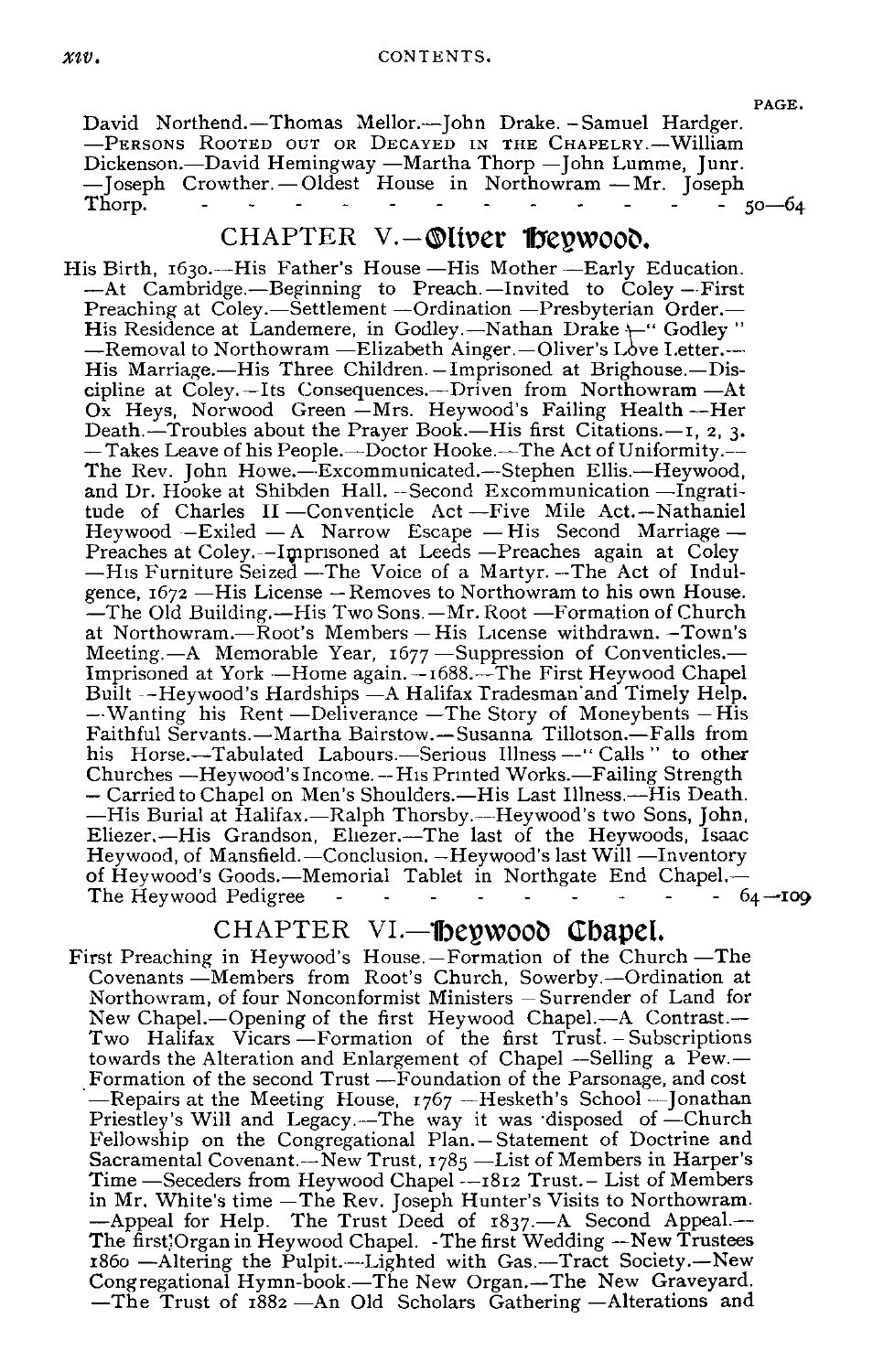#### CONTENTS.  $\alpha v$ .

PAGE. Improvements in Chapel. —Officers of the Church --Edward Hanson's<br>Trust. 110—134

#### CHAPTER VII.-Heywood's Successors in the Ministry at Northowram .

1. Thomas Dickinson. - 2 Robert Hesketh  $-3$  Samuel Walker. - 4. John Bates.—5. Robert Harper.—6. John White.—7 Giles Hoyle —8. J. H.<br>Deex —9. Mark Pearson.

#### CHAPTER VIII.— Deywood Sunday School.

When and by whom Founded .—Formation of Halifax Sunday School Union .—First Representatives —Room for Temperance Workers.— Death of a Superintendent.—Anniversary of 1849.—A little Band of Faithful Workers.—The Rev. Joseph Gaukroger —Prosperous Times. Faitheful Workers. Here . Joseph Gaukroger — Times. —List of Secretaries —Present Officers. —The Longest Records. Longest Records.

#### CHAPTER  $IX.$  -thistory of the Bell School

When and by whom Founded .—Origin of Name.—Lord Wharton's Gifts. —Date of Surrender of Land .—Lord Wharton's Catechisms —Surrender by Jeremiah Baxter, 1707 --First Scholar.—Jeremiah Baxter's Second Surrender, 1709.—Joseph Crowthers Will .—Why Crowther became a Dissenter.— Crowther and Heywood —Proposal to Enlarge the School , 1737.—List of Subscriptions.—Town's Meeting, 1785 —The Two Trusts United.— List of Trustees.—Nonconformists on the Trust.—Lawyer's Bill.—Rules for the Guidance of the Trustees, 1786.—Dr. Drake and the Church Catechism.—Proposal to Re-build the School, 1786 .—List of Subscribers —The Old Orderly Book of the Trustees —Minutes and other Memoranda quoted.—Selling Coal from under the Estate —New Trustees, 1836 .-- The Trust of 1862.-- The End of the Bell School.--Number of Trustees reduced to Five —Charity Commissioner's Report, 1896.—Conclusions therefrom.— As to its Name — The Tablet — The Bell. - - - - - - - - - - - - 168—184

#### CHAPTER X.-List of Masters at the Old  $Bell$  School.  $185-187$

CHAPTER XI. - Timothy Crowther. 188-191

#### CHAPTER XII.-The College, Day Schools, and other 3 nstitutions.

I. THE INDEPENDENT **COLLEGE .-SCOttS**' Academy transferred to North owram.-List of Students. -- Place where the College was held.-Transferred to Idle.—II. THE INFANT SCHOOL, NORTHOWRAM.—Its Foundation .—The Bazaar of 184o.—List of first Trustees.—List of Trustees for 1868.—School and Cottages transferred to School Board.—<br>List of Head Teachers.—III. MECHANICS' INSTITUTE.—Its Origin, 1852. -First Officers.—First Place of Meeting.—Second Place of Meeting. New Road School-room.—The New Building — Procession round the<br>Town.—New Premises Opened.—Engaged by School Board.—METHO-DIST NEW CONNEXION CHAPEL. Commencement of the Interest .-First Trustees.—A Singular Mistake.—New Building, 1882.—List of New Trustees.-List of Ministers since 1800.--V. WESLEYAN METHODIST CHAPEL.-Cottage Meetings of 1848 and 1849.--Proposal to Build.-<br>Opening of the Chapel.-Generous Support.--A Band of Faithful  $-192 - 204$